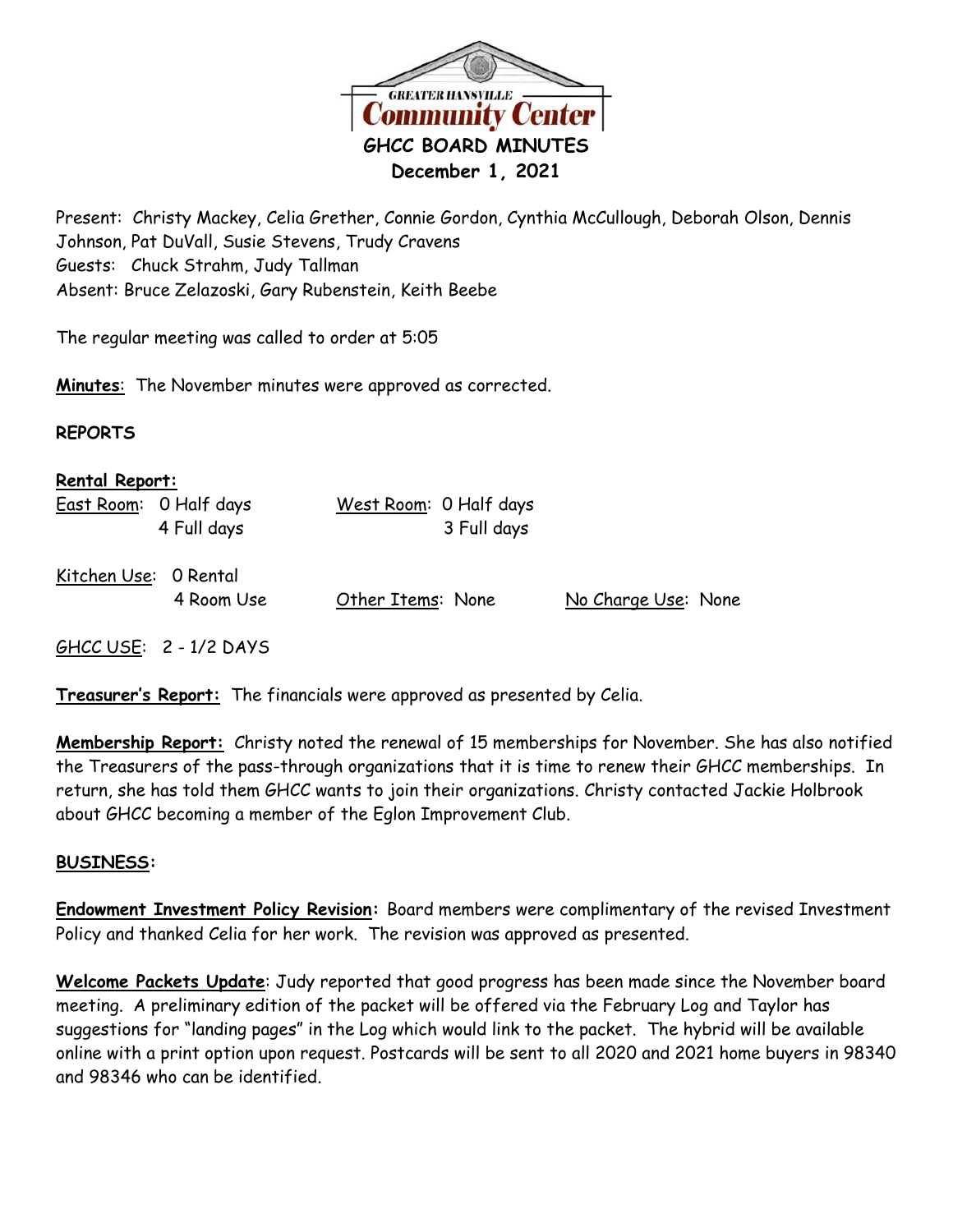Plans for moving forward include having someone write a new page for Social Media sources, getting the original jpgs from Dee for cover art and creating copy for the postcard.

**Boathouse Lease & Community Center Ground Lease Update**: Christy has learned that there are several new people in the Parks Department which is a possible consequence of the lack of further movement on our lease situation. She has requested a meeting with the new Kitsap County Parks director, Alex Wisniewski and with Commissioner Rob Gelder to discuss our lease proposal.

**Food Drive Update**: Christy and Susie reported that although November 6 was a wet and blustery day, volunteers were pleased with the community response. Approximately \$1,230 in cash donations was collected. Due to a list of appropriate food donations included in the poster announcing the event, Susie noted that the food donated this year was more suitable to the needs of recipients. Susie was heartily thanked by the board for her organization of the Food Drive.

## **Kids Santa Photo Event**:

On December 12th from 2 – 3pm, Santa will be appearing at the Community Center aboard a big red firetruck to pay an outdoor visit to Buck Lake Park. Goodie bags of candy and treats will be handed out to the children by volunteers and a photo opportunity with Santa will be available. Children will be seated on a bench with Santa behind them so that parents may snap photos. Children are encouraged to bring their letters as there will also be a Santa's Mailbox handy.

Board members who volunteered to help out with this event are Deborah, Pat, Christy, Celia and Susie.

**Floor Tile Project**: Celia reported that there are many decisions to be made regarding the products used for this project such as the type and size of tile or brick, kind of cement and whether there is to be a logo or not. Celia, Chuck and Connie will continue to research options.

## **Webinar Update:**

Celia reported that Judy and she had tentatively planned on Ron Bruhn's talk on geology in January 2022 and Keith's talk on Life in Mexico for February. Judy feels that a hybrid format (i.e. with a live audience and some people logging in remotely) will encourage attendance).

If the webinars generate a high level of interest, we will encourage Dee Ritchie to develop her presentation on Life at Bufflehead Pond which features local birdlife. No action has yet been taken on a fourth webinar, in the form of a cooking demonstration.

(Update: Ron B. is out of town in January and Denny is out of town in February. Ron's hybrid presentation has been scheduled for Tuesday, March 15)

**Outstanding Citizen Award**: Christy passed on the reminder from Chris Brinton that March 1 is the cutoff for nominations. Chris has written a brief article for the December Log with directions for locating the selection criteria and the nomination form on the GHCC website.

The question was raised about the possibility of nominating a deceased citizen. Chris will be consulted.